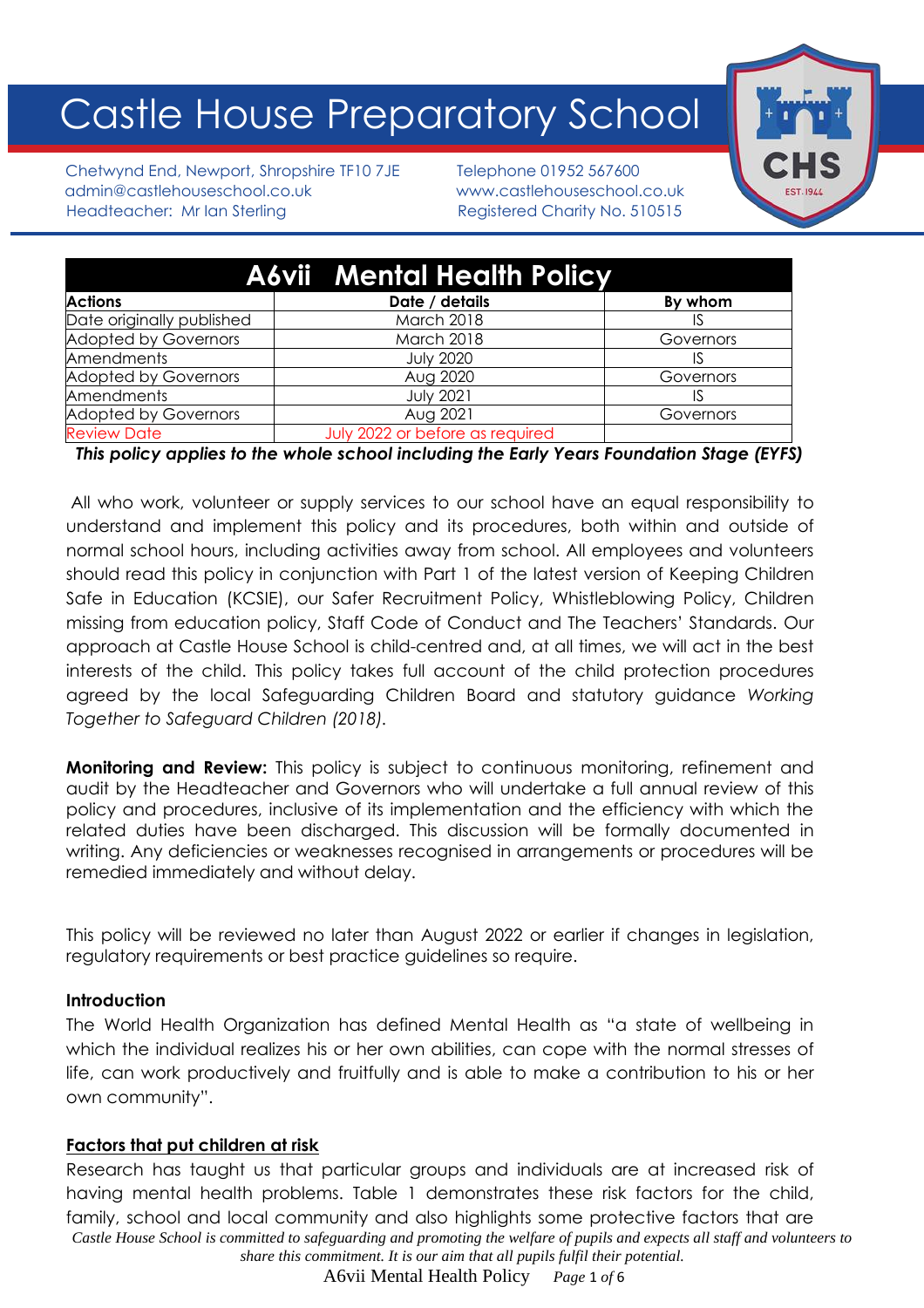thought to make developing a mental health problem less likely. Longitudinal studies propose that the more risk factors a child has, the more likely they are to develop a mental health or behavioural problem. In particular there is a correlation between socioeconomic disadvantage, family breakdown and a child having cognitive or attention problems increasing the likelihood of these children developing behavioural problems (Brown, Khan and Parsonage, 2012). Data highlights that five or more risk factors increases eleven times the risks for boys aged 10 or under to develop a mental health disorder compared with boys with no risk factors. For girls of the same age range with five risk factors makes them nineteen times more likely to develop a disorder (Murray, 2010).

# **Table 1: Mental Health and Behaviour in Schools: Advice for School Staff, (DfE)**

|               | <b>Risk Factors</b>                                                                                                                                                                                                                                                                                                                                                                                                                                                                  | <b>Protective Factors</b>                                                                                                                                                                                                                                                                                                                                          |
|---------------|--------------------------------------------------------------------------------------------------------------------------------------------------------------------------------------------------------------------------------------------------------------------------------------------------------------------------------------------------------------------------------------------------------------------------------------------------------------------------------------|--------------------------------------------------------------------------------------------------------------------------------------------------------------------------------------------------------------------------------------------------------------------------------------------------------------------------------------------------------------------|
| In the child  | • Genetic influences<br>• Low IQ learning and disabilities<br>• Specific Development delay or neuro-<br>diversity<br>• Communication difficulties<br>· Difficult temperament<br>• Physical illness<br>• Academic failure<br>• Low self-esteem                                                                                                                                                                                                                                        | · Being female (in younger children)<br>• Secure attachment experience<br>· Outgoing temperament as an infant<br>Good communication skills,<br>sociability#<br>Being a planner and having a belief in<br>control<br>Humour<br>Problem solving and a positive attitude<br>Experiences of success and<br>achievement<br>Faith or spirituality<br>Capacity to reflect |
| In the family | • Overt parental conflict including<br>domestic violence<br>• Family breakdown (including where<br>children are taken into care or<br>adopted)<br>• Inconsistent or unclear discipline<br>• Hostile or rejecting relationships<br>. Failure to adapt to a child's changing<br>needs<br>· Physical, sexual neglect or abuse<br>• Parental psychiatric illness]<br>· Parental criminality, alcoholism or<br>personality disorder<br>• Death and loss - including loss of<br>friendship | • At least one good parent - child<br>relationship (or one supportive adult)<br>• Affection<br>• Clear, consistent discipline<br>• Support for education<br>• Supportive long term relationship or the<br>absence of a severe discord                                                                                                                              |
| In the school | · Bullying<br>· Discrimination<br>$\bullet$ Breakdown of a lack of positive<br>relationships<br>• Deviant peer influences<br>• Peer pressure<br>• Poor pupil to teacher relationships                                                                                                                                                                                                                                                                                                | • Clear policies on behaviour and bullying<br>• 'Open door' policy for children to raise<br>problems<br>• A whole-school approach to promoting<br>good mental health<br>· Positive classroom management<br>• A sense of belonging<br>· Positive peer influences                                                                                                    |
| In the        | · Socio-economic disadvantage                                                                                                                                                                                                                                                                                                                                                                                                                                                        | • Wider support network                                                                                                                                                                                                                                                                                                                                            |

*Castle House School is committed to safeguarding and promoting the welfare of pupils and expects all staff and volunteers to share this commitment. It is our aim that all pupils fulfil their potential.*

A6vii Mental Health Policy *Page* 2 *of* 6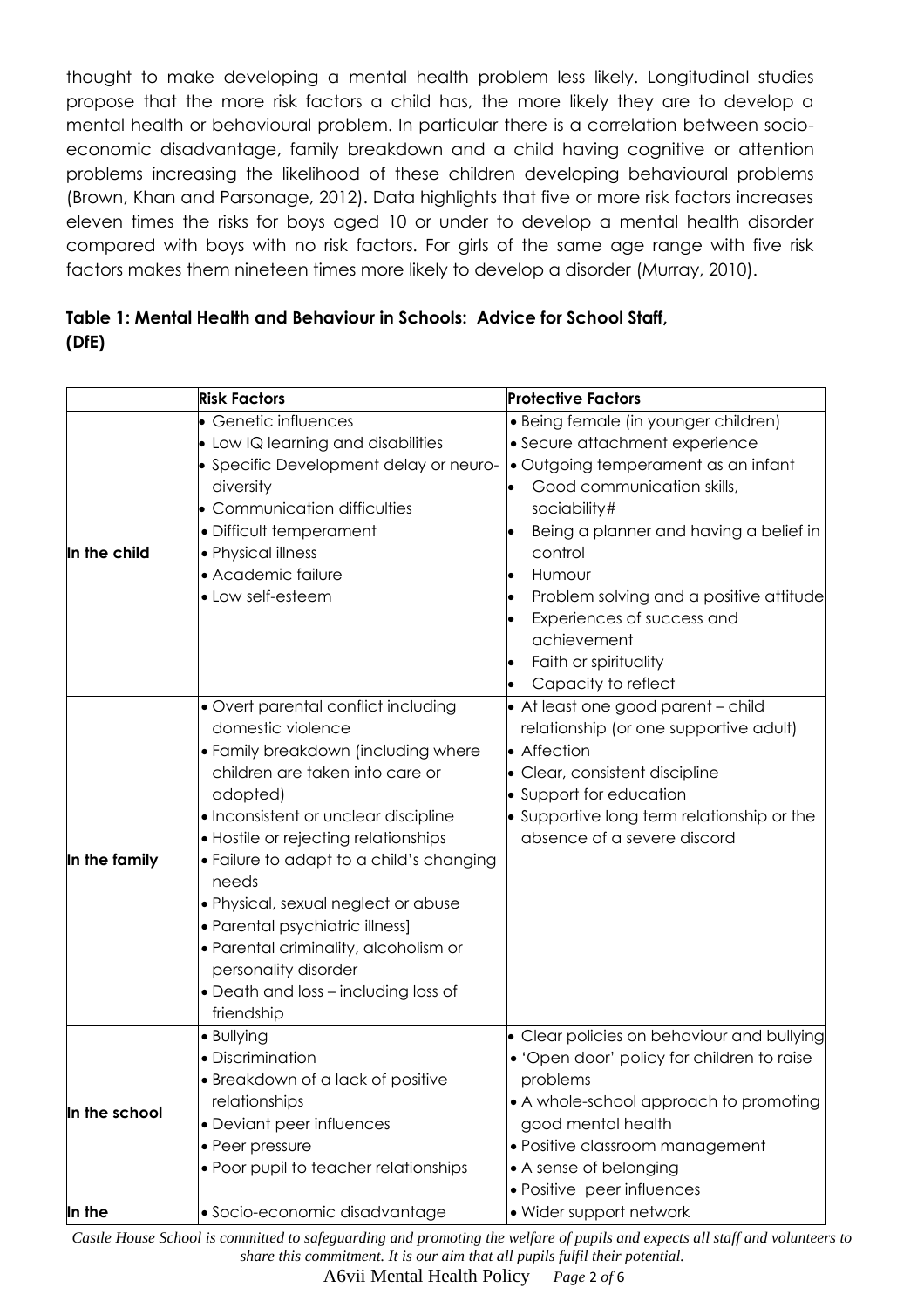| community | <b>•</b> Homelessness               | • Good housing                                    |
|-----------|-------------------------------------|---------------------------------------------------|
|           | · Disaster, accidents, war or other | . High standard of living                         |
|           | overwhelming events                 | $\cdot$ High morale school with positive policies |
|           | • Discrimination                    | for behaviour, attitudes and anti-                |
|           | • Other significant life events     | bullying                                          |
|           |                                     | • Opportunities for valued social roles           |
|           |                                     | • Range of sport/leisure activities               |

Mentally healthy students are able to progress emotionally within the normal scope. Students acquiring behavioural difficulties beyond this normal scale are defined as experiencing mental health problems or disorders. These disorders can critically damage academic performance.

Schools are in a position to influence the mental health of children and young people as well as being best placed to identify the indicators of mental health problems at an early stage. They can increase the social and emotional development of children and nurture their mental wellbeing through their everyday involvement with students. At Castle House we understand our responsibilities and ensure that such students are not discriminated against, making sure that we provide reasonable adjustments to support their learning in accordance with the Equality Act (2010).

At Castle House we aim to offer an empathetic environment that will support and aid pupils with mental health struggles to accomplish their greatest academic potential. We do this by:

- Providing a range of support services such as student advisors and school counsellors as well as a pastoral support team that oversees the health and wellbeing of all students
- Having an 'open door' policy to encourage pupils with mental health difficulties to seek support
- Promoting understanding and recognition of mental health difficulties
- Providing support and education to staff.
- Having effective procedures in place to deal with disclosures and confidentiality (and guidance on when information will be passed onto other people/parents if immediate health and safety concerns are raised)
- Having an effective Child Safeguarding Policy to work alongside this policy

Castle House is committed to providing a supportive environment, however it is important to recognize that we are not a mental health facility and there are limits to the extent of support we can provide and in some cases we will need parents to seek support for their child from the NHS and from within the community.

## **Child and Adolescent Mental Health Disorders**

Some examples of such disorders may include:

- Conduct Disorder (aggression, destroying/losing property, theft, running away etc.)
- Attention Deficit Hyperactivity Disorder (ADHD)
- Deliberate Self Harm
- Eating Disorders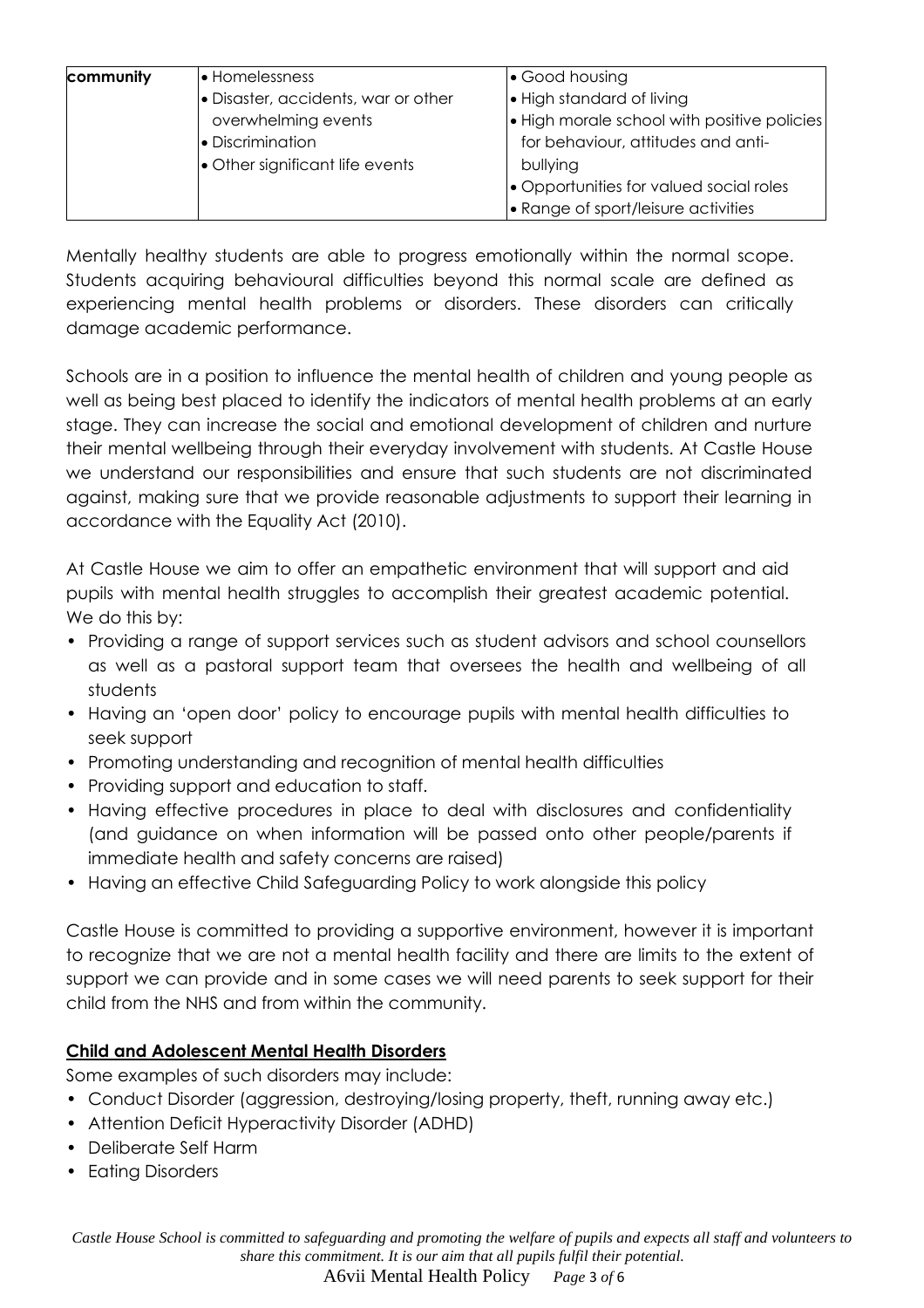- Obsessive Compulsive Disorder (obsessions, compulsions, personality characteristics verging on panic)
- Anxiety Disorders (including panic attacks)
- Soiling and Wetting
- Autism (social deficits, communication difficulties, restrictive and repetitive behaviors)
- Substance Abuse
- Depression and Bi-Polar Disorder
- Schizophrenia (abnormal perceptions, delusional thinking)
- Suicidal Thoughts (not a disorder but thoughts based and equally as serious)

#### **Prevention**

Castle House has the subsequent procedures in place to assist pupils in school life. These procedures support staff in identifying and supporting pupils with mental health problems

## **Identification of Mental Health Difficulties**

It can be very difficult to recognize a pupil with mental health difficulties. However, staff should be alert to changes in a pupil's behaviour, presentation and engagement and should raise any concerns with the Headteacher. Any immediate concerns such as a pupil at risk of harm to themselves or others must be raised immediately.

## **Intervention**

It is in the best interests of the pupil to offer support for mental health problems when they arise as the longer a pupil struggles the more complex the problem becomes. Supporting a distressed pupil can take up a lot of time and be challenging so please follow the guidance below:

- Think cautiously about how you can/are unable to help
- Do you have the time and expertise to help them
- Is there a conflict with other role you may have?
- Clarify your role/limits to the pupil
- Be ready to take a definite line about the degree of your involvement
- YOU ARE NOT ALONE PLEASE REFER FOR SOME HELP.

If you are concerned about a pupil:

- Be proactive, don't evade the problem
- Collect more information from staff members to determine if your concern is shared
- Discuss your concerns in private with the pupil and be willing to listen
- Tell the pupil that you may not be able to maintain confidentiality, explaining you will talk with them if information needed to be shared and with whom
- If you still have concerns that you are not the best person to deal with the pupil's problems and there is no improvement in spite of your minimal intervention please notify the Headteacher for support and guidance – they may have more information available to them and they have more skills in dealing with these types of problems
- IF UNSURE ALWAYS REFER THE PUPIL ON so you are not left to deal with situations you may not be able to manage (see Appendix 1).

## **Next Steps**

A meeting will be held with relevant staff. The aim of the meeting will be to decide whether:

*Castle House School is committed to safeguarding and promoting the welfare of pupils and expects all staff and volunteers to share this commitment. It is our aim that all pupils fulfil their potential.*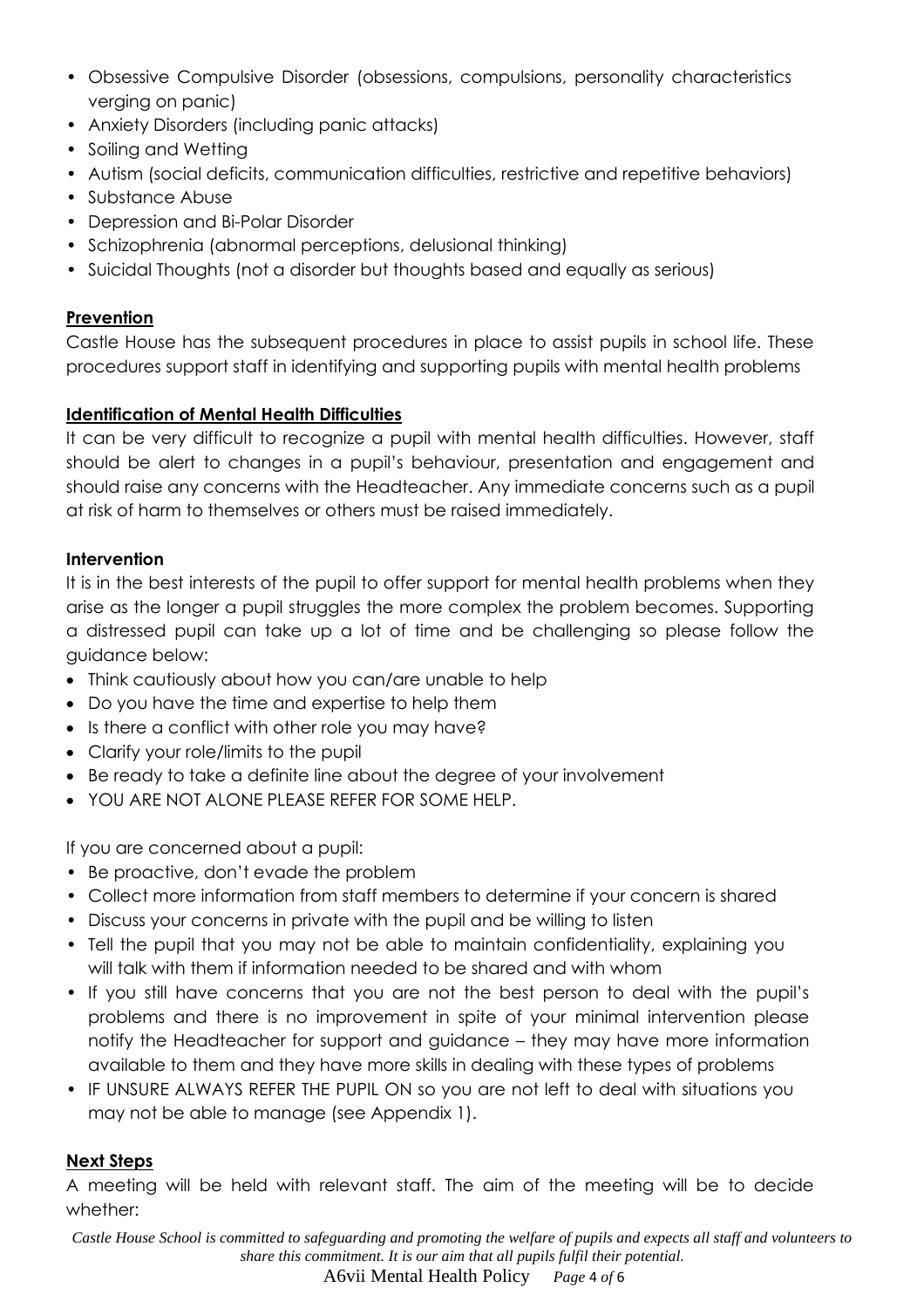- There are any child safeguarding concerns
- Who, if anyone the information should be referred to (other staff, parents, outside agencies)
- The next steps to be taken, which may include referral to outside agencies.
- The appropriate support and follow up with school (and externally if required) will be arranged for the student and actions agreed

#### **Confidentiality**

Pupils will be encouraged to tell their parents about their problems or give permission for a member of staff to do so. If it is felt they are at risk to themselves, confidence will be broken and the parents informed. We do recognize that mental health problems may mean a pupil might not have the ability to recognize that they need help, resulting in their wishes for confidentiality to be broken in order to get them the support they need.

#### **Reference to other legislation/documents**

Brown, E., Khan, L. and Parsonage, M. (2012) *A Chance to Change: Delivering effective parenting programmes to transform lives*. Centre for Mental Health. Data Protection Act (1998). London: HMSO.

Department for Education (2014) *keeping children safe in education: statutory guidance for schools and colleges*. London: Department for Education.

Department of Education (March 2016) *Mental Health and Behaviour in Schools: Departmental Advice for School Staff.* [Online]. Available at:

https://www.gov.uk/government/uploads/system/uploads/attachment\_data/file/508847/ Mental\_ Health\_and\_Behaviour\_-\_advice\_for\_Schools\_160316.pdf. [Accessed 19th April 2016].

Department of Health (2015) *Future in Mind – promoting, protecting and improving our children and young people's mental health and wellbeing*. London: Department of Health.

Equality Act 2010. London: HMSO.

Murray, J. J. (2010). Very early predictors of conduct problems and crime: results from a national cohort study*. Journal Of Child Psychology & Psychiatry*, 51(11), pp. 1198- 1207.

Murphy, M. and Fonagy, P. (2012) Chapter 10: Mental health problems in children and young people. [Online]. Available at:

https://www.gov.uk/government/uploads/system/uploads/attachment\_data/file/252660/ 33571\_2 901304\_CMO\_Chapter\_10.pdf. [Accessed 18th April 2016].

Ofsted (2015) inspecting schools: handbook for school inspectors. London: Ofsted. Public Health England (2014) *The link between pupil health and wellbeing and attainment,* 

London: Public Health England.

A6vii Mental Health Policy *Page* 5 *of* 6